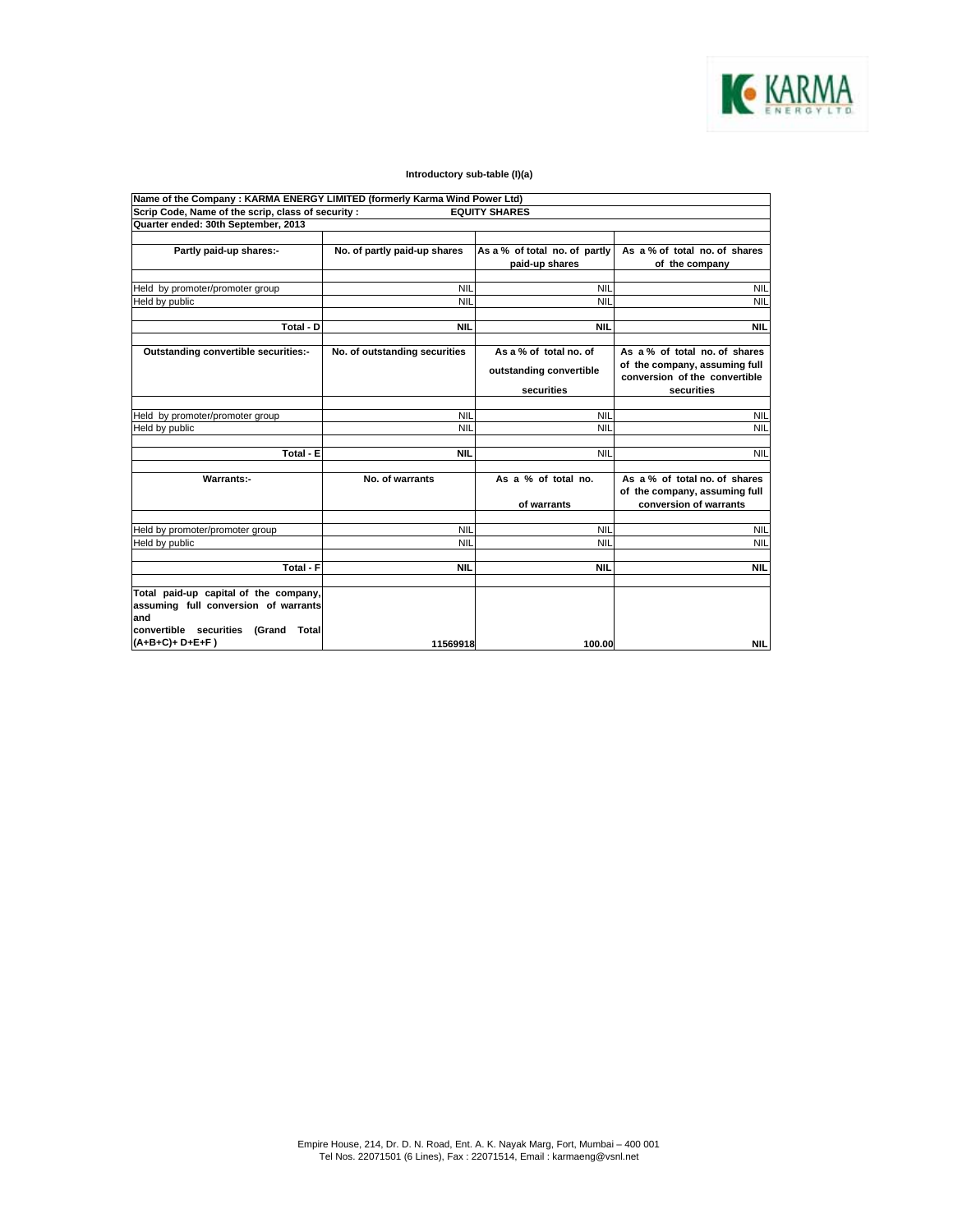

## **STATEMENT SHOWING SHAREHOLDING PATTERN AS PER CLAUSE 35 OF THE LISTING AGREEMENT WITH STOCK EXCHANGES**

**Name of the Company : KARMA ENERGY LIMITED Scrip Code : As of : 30th September 2013** 

| Category<br>Code | <b>Category of Shareholder</b>                             | Number of<br><b>Shareholders</b> | Total number of<br>shares      | Number of<br>Shares held in<br>dematerialized<br>form | Total shareholding as a<br>percentage of total no. of<br>shares |                                     | Shares pledged or otherwise<br>encumbered |                                  |
|------------------|------------------------------------------------------------|----------------------------------|--------------------------------|-------------------------------------------------------|-----------------------------------------------------------------|-------------------------------------|-------------------------------------------|----------------------------------|
|                  |                                                            |                                  |                                |                                                       | As a<br>Percentage of<br>$(A + B)$                              | As a Percentage<br>of $(A + B + C)$ | Number of<br><b>Shares</b>                | As a<br>Percentage               |
| (1)              | (II)                                                       | (III)                            | (IV)                           | (V)                                                   | (VI)                                                            | (VII)                               | (VIII)                                    | $(IX) =$<br>(VIII)/(IV) *<br>100 |
| (A)              | Shareholding of Promoter and<br><b>Promoter Group</b>      |                                  |                                |                                                       |                                                                 |                                     |                                           |                                  |
| (1)              | Indian                                                     |                                  |                                |                                                       |                                                                 |                                     |                                           |                                  |
| (a)              | Individuals / Hindu Undivided Family                       | 8                                | 3421671                        | 3421671                                               | 29.57                                                           | 29.57                               | $\Omega$                                  | $\mathbf 0$                      |
| (b)              | Central Government / State Government                      | 0                                | O                              | $\mathbf 0$                                           | O                                                               | O                                   | $\mathbf 0$                               | $\mathbf 0$                      |
| (c)              | <b>Bodies Corporate</b>                                    | 12                               | 5211331                        | 5211331                                               | 45.04                                                           | 45.04                               | $\mathbf{0}$                              | $\pmb{0}$                        |
| (d)              | Financial Institutions / Banks                             | $\mathbf 0$                      | $\Omega$<br>$\Omega$           | $\mathbf 0$<br>$\Omega$                               | $\Omega$                                                        | $\sqrt{ }$                          | $\overline{\mathbf{0}}$                   | $\overline{0}$                   |
| (e)              | Any Other (specify)<br>Sub-Total (A)(1)                    | $\mathbf 0$<br>20                | 8633002                        | 8633002                                               | $\Omega$<br>74.62                                               | $\Omega$<br>74.62                   | $\mathbf 0$<br>$\mathbf 0$                | $\pmb{0}$<br>$\mathbf 0$         |
| (2)              | Foreign                                                    | $\mathbf 0$                      | 0                              | $\mathbf{0}$                                          | $\Omega$                                                        | 0                                   | $\overline{\mathbf{0}}$                   | $\pmb{0}$                        |
| (a)              | Individuals (Non-Resident Individuals                      |                                  |                                |                                                       |                                                                 |                                     |                                           |                                  |
|                  | Foreign Individuals)                                       | $\mathbf 0$                      | $\Omega$                       | $\mathbf 0$                                           | $\Omega$                                                        | $\Omega$                            | $\Omega$                                  | $\pmb{0}$                        |
| (b)              | <b>Bodies Corporate</b>                                    | $\mathbf 0$                      | $\mathbf{0}$<br>$\overline{0}$ | $\mathbf{0}$<br>$\mathbf{0}$                          | $\mathbf{0}$                                                    | $\mathbf{0}$                        | $\mathbf 0$<br>$\mathbf 0$                | $\mathbf 0$                      |
| (c)<br>(d)       | Institutions<br>Qualified Foreign Investor                 | $\mathbf 0$<br>0                 | $\overline{0}$                 | $\overline{0}$                                        | $\mathbf 0$<br>$\mathbf 0$                                      | $\mathbf 0$<br>$\mathbf 0$          |                                           | $\pmb{0}$                        |
| (e)              | Any Other (specify)                                        | $\mathbf 0$                      | $\overline{0}$                 | $\overline{0}$                                        | $\Omega$                                                        | $\mathbf 0$                         | $\mathbf 0$                               | $\pmb{0}$                        |
|                  | Sub-Total (A)(2)                                           | $\mathbf 0$                      | $\Omega$                       | $\Omega$                                              | $\Omega$                                                        | $\Omega$                            | $\Omega$                                  | $\mathbf 0$                      |
|                  | Total Shareholding of Promoter and                         |                                  |                                |                                                       |                                                                 |                                     |                                           |                                  |
|                  | Promoter Group (A)(1)+(A)(2)                               | 20                               | 8633002                        | 8633002                                               | 74.62                                                           | 74.62                               | $\mathbf 0$                               | $\mathbf 0$                      |
| (B)              | <b>Public Shareholding</b>                                 |                                  |                                |                                                       |                                                                 |                                     |                                           |                                  |
| (1)              | <b>Institutions</b><br>Mutual Funds / UTI                  | $\mathbf 0$<br>0                 | $\mathbf{0}$<br>$\Omega$       | $\mathbf{0}$<br>$\mathbf{0}$                          | $\Omega$<br>0.000                                               | $\Omega$<br>0.000                   | $\mathbf 0$<br>$\mathbf 0$                | $\mathbf 0$<br>$\mathbf 0$       |
| (a)<br>(b)       | Financial Institutions / Banks                             | $\overline{2}$                   | 199                            | 66                                                    | 0.001                                                           | 0.002                               | $\mathbf 0$                               | $\mathbf 0$                      |
| (c)              | Central Government / State Government                      |                                  |                                |                                                       |                                                                 |                                     |                                           |                                  |
|                  |                                                            | $\mathbf 0$                      | 0                              | $\mathbf{0}$                                          | 0.000                                                           | 0.000                               | $\mathbf 0$                               | $\pmb{0}$                        |
| (d)              | Venture Capital Funds                                      | 0                                | $\overline{0}$                 | $\mathbf 0$                                           | 0.000                                                           | 0.000                               | $\mathbf 0$                               | $\pmb{0}$                        |
| (e)<br>(f)       | Insurance Companies<br>Foreign Institutional Investors     | 0<br>$\overline{0}$              | $\mathbf{0}$<br>$\overline{0}$ | $\mathbf{0}$<br>$\overline{0}$                        | 0.000<br>0.000                                                  | 0.000<br>0.000                      | $\mathbf 0$<br>$\mathbf 0$                | $\mathbf 0$<br>$\mathsf{o}$      |
| (q)              | Foreign Venture Capital Investors                          | 0                                | $\Omega$                       | $\Omega$                                              | 0.000                                                           | 0.000                               | $\Omega$                                  | $\pmb{0}$                        |
| (h)              | Qualified Foreign Investor                                 | $\mathbf 0$                      | $\mathbf{0}$                   | $\mathbf{0}$                                          | 0.000                                                           | 0.000                               |                                           |                                  |
| (i)              | Any Other (specify)                                        | 0                                | $\Omega$                       | $\mathbf{0}$                                          | 0.000                                                           | 0.000                               | $\mathbf 0$                               | $\mathbf 0$                      |
|                  | Sub-Total (B) (1)                                          | $\overline{a}$                   | 199                            | 66                                                    | 0.002                                                           | 0.002                               | $\mathbf 0$                               | $\mathbf 0$                      |
| (2)              | <b>Non-Institutions</b>                                    |                                  |                                |                                                       |                                                                 |                                     |                                           |                                  |
| (a)              | <b>Bodies Corporate</b>                                    | 104                              | 124332                         | 119778                                                | 1.07                                                            | 1.07                                | $\Omega$                                  | $\overline{0}$                   |
| (b)              | Individuals -<br>Shareholders<br>holding<br>Individuals    |                                  |                                |                                                       |                                                                 |                                     |                                           |                                  |
|                  | nominal share capital up to Rs.1 Lakh                      | 8540                             | 1461342                        | 982199                                                | 12.63                                                           | 12.63                               | 0                                         | $\mathbf 0$                      |
|                  | shareholders<br>holding<br>Individual                      |                                  |                                |                                                       |                                                                 |                                     |                                           |                                  |
|                  | nominal share capital in excess of Rs.1                    |                                  |                                |                                                       |                                                                 |                                     |                                           |                                  |
|                  | Lakh                                                       | 27                               | 1239616                        | 913021                                                | 10.71                                                           | 10.71                               | 0                                         | $\mathbf 0$                      |
| (c)              | Qualified Foreign Investor                                 | $\mathbf 0$                      | $\Omega$                       | $\mathbf 0$                                           | 0.00                                                            | 0.00                                |                                           |                                  |
| (d)              | (a)<br>Any Other (specify)<br>Clearing member              | $\Omega$                         |                                | $\Omega$                                              | 0.00                                                            | 0.00                                | $\Omega$                                  | $\mathbf 0$                      |
|                  | (b) Non Resident Indians                                   | 225                              | 111427                         | 36725                                                 | 0.96                                                            | 0.96                                | $\mathbf 0$                               | $\mathbf 0$                      |
|                  | Sub-Total (B) (2)                                          | 8896                             | 2936717                        | 2051723                                               | 25.38                                                           | 25.38                               | $\mathbf 0$                               | $\pmb{0}$                        |
|                  | Total Public Shareholding (B) =                            |                                  |                                |                                                       |                                                                 |                                     |                                           |                                  |
|                  | $(B)(1)+(B)(2)$                                            | 8898                             | 2936916                        | 2051789                                               | 25.38                                                           | 25.38                               | $\Omega$                                  | $\pmb{0}$                        |
|                  | Total $(A) + (B)$<br>Shares held by Custodians and against | 8918                             | 11569918                       | 10684791                                              | 100.00                                                          | 100.00                              | $\Omega$                                  | $\mathbf 0$                      |
| (C)              | which Depository Receipts have been                        |                                  |                                |                                                       |                                                                 |                                     |                                           |                                  |
|                  | issued                                                     | 0                                | $\mathbf 0$                    | $\overline{0}$                                        | 0                                                               | $\mathbf 0$                         | $\mathbf 0$                               | $\pmb{0}$                        |
| 1                | Promoter and Promoter Group                                | 0                                | $\mathbf{0}$                   | $\mathbf{0}$                                          | $\mathbf{0}$                                                    | $\Omega$                            | $\mathbf 0$                               | $\mathbf 0$                      |
| $\overline{2}$   | Public                                                     | $\mathbf 0$                      | $\overline{0}$                 | $\overline{0}$                                        | $\Omega$                                                        | $\Omega$                            | $\Omega$                                  | $\mathbf 0$                      |
|                  | Sub-Total (C)                                              | 0                                | 0                              | 0                                                     | 0                                                               | 0                                   | $\mathbf{0}$                              | $\bf{0}$                         |
|                  | GRAND TOTAL (A)+(B)+(C)                                    | 8918                             | 11569918                       | 10684791                                              | 100.00                                                          | 100.00                              | $\pmb{0}$                                 | $\mathbf{0}$                     |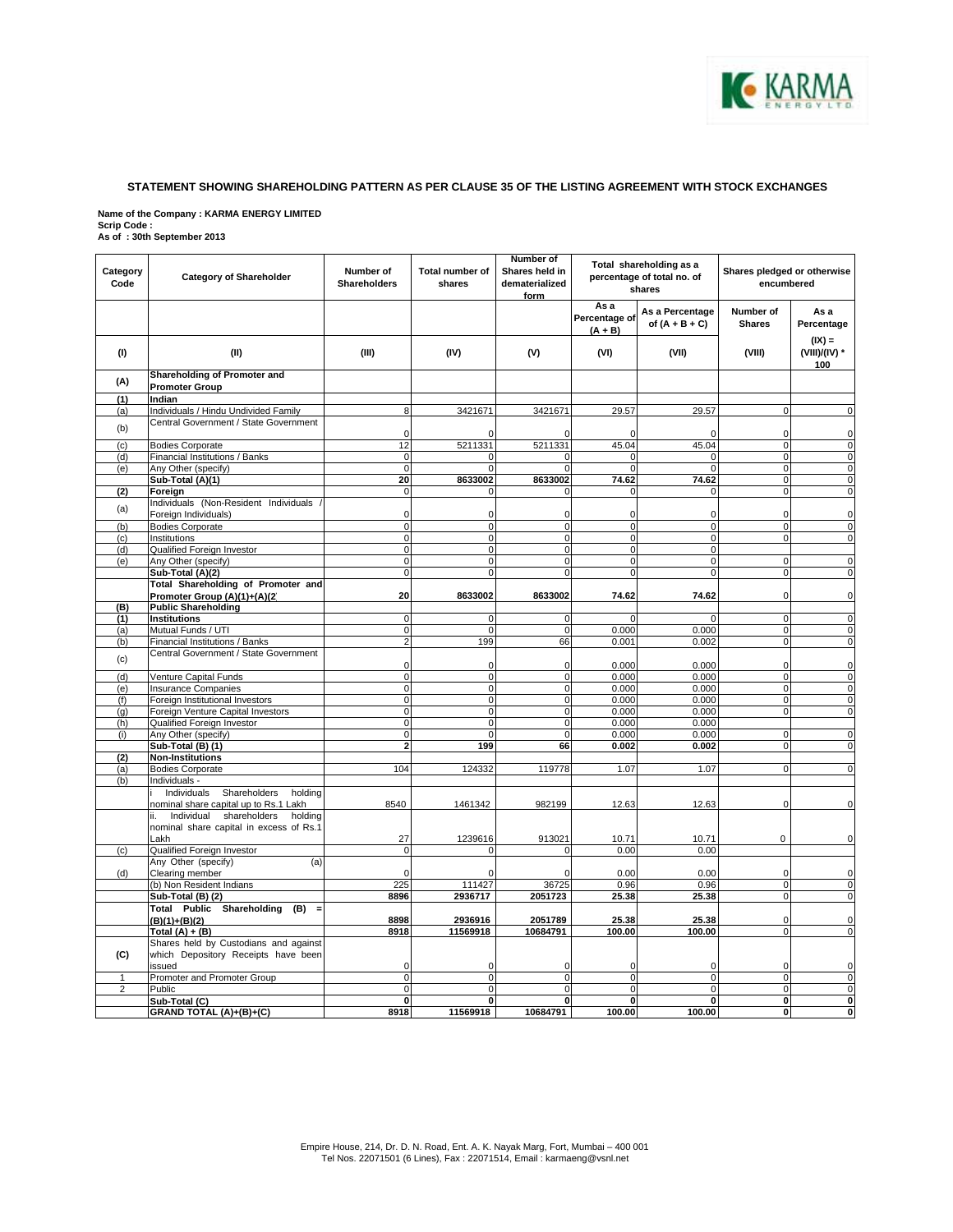

| Sr.no. | Name of the Shareholder                             |                     | Details of shares held                 |                              | Encumbered Shares (*)      |                                                                   | <b>Details of Warrants</b>    |                                                                       | <b>Details of Convertible</b><br><b>Securities</b> |                                                                                               | Total<br>shares<br>(including<br>underlying<br>shares<br>assuming<br>full<br>of<br>conversion<br>warrants<br>and<br>convertible<br>securities) as a<br>% of diluted<br>share capital |
|--------|-----------------------------------------------------|---------------------|----------------------------------------|------------------------------|----------------------------|-------------------------------------------------------------------|-------------------------------|-----------------------------------------------------------------------|----------------------------------------------------|-----------------------------------------------------------------------------------------------|--------------------------------------------------------------------------------------------------------------------------------------------------------------------------------------|
|        |                                                     | Number of<br>shares | As a % of grand<br>total $(A)+(B)+(C)$ | Number                       | As a<br>Percentage         | As a % of grand<br>total $(A)+(B)+(C)$<br>of Sub-clause<br>(I)(a) | Number of<br>warrants<br>held | As a $%$<br>total<br>number of<br>warrants<br>of the<br>same<br>class | Number of<br>convertible<br>securities<br>held     | As a $%$<br>total<br>number of<br>Convertible<br><b>Securities</b><br>of the<br>same<br>class |                                                                                                                                                                                      |
| (1)    | (II)                                                | (III)               | (IV)                                   | (V)                          | (VI)                       | (VII)                                                             | (VIII)                        | (ix)                                                                  | (X)                                                | (XI)                                                                                          | (XII)                                                                                                                                                                                |
|        | <b>INDIVIDUALS</b>                                  |                     |                                        |                              |                            |                                                                   |                               |                                                                       |                                                    |                                                                                               |                                                                                                                                                                                      |
|        | <b>CHETAN MEHRA</b>                                 | 1464011             | 12.65                                  | $\mathbf 0$                  | $\mathbf 0$                | $\mathbf 0$                                                       | $\Omega$                      | $\Omega$                                                              | $\mathbf 0$                                        | $\mathbf 0$                                                                                   | $\mathbf 0$                                                                                                                                                                          |
|        | 2 DHARMENDRA SIRAJ                                  | 1112060             | 9.61                                   | $\mathbf{0}$                 | $\mathbf 0$                | $^{\circ}$                                                        | $\Omega$                      | $\mathbf{0}$                                                          | $\mathbf 0$                                        | $\mathbf 0$                                                                                   | $\mathbf 0$                                                                                                                                                                          |
|        | 3 ANJU SIRAJ                                        | 528734              | 4.57                                   | $\Omega$                     | $\mathbf 0$                | $\mathbf 0$                                                       | $\Omega$                      | $\mathbf 0$                                                           | $\mathbf 0$                                        | $\mathbf 0$                                                                                   | 0                                                                                                                                                                                    |
|        | 4 RADHIKA MEHRA                                     | 80115               | 0.69                                   | $\mathbf{0}$                 | $\mathsf 0$                | $\mathbf 0$                                                       | $\Omega$                      | $\mathbf{0}$                                                          | $\mathbf 0$                                        | o                                                                                             | $\mathbf 0$                                                                                                                                                                          |
|        | 5 SWETA SIRAJ                                       | 116629              | 1.01                                   | $\Omega$                     | $\mathbf 0$                | $\Omega$                                                          | $\Omega$                      | $\Omega$                                                              | $\Omega$                                           | ō                                                                                             | $\mathbf 0$                                                                                                                                                                          |
|        | 6 ISHA SIRAJ                                        | 116629              | 1.01                                   | $\mathbf{0}$                 | $\mathbf 0$                | $\mathbf 0$                                                       | $\Omega$                      | $\Omega$                                                              | $\mathbf 0$                                        | $\mathbf 0$                                                                                   | 0                                                                                                                                                                                    |
|        | <b>7 ARUN MEHRA</b>                                 | 133                 | 0.00                                   | $\Omega$                     | $\mathbf 0$                | $\Omega$                                                          | $\Omega$                      | $\Omega$                                                              | $\Omega$                                           | $\mathbf 0$                                                                                   | $\mathbf 0$                                                                                                                                                                          |
|        | 8 NIRMAL D. MEHRA                                   | 3360                | 0.03                                   | $\mathbf{0}$                 | $\mathbf 0$                | $^{\circ}$                                                        | $\mathbf 0$                   | $\mathbf{0}$                                                          | $\mathbf 0$                                        | o                                                                                             | $\mathbf 0$                                                                                                                                                                          |
|        |                                                     | 3421671             | 29.57                                  | $\Omega$                     | $\overline{0}$             | $\Omega$                                                          | $\Omega$                      | $\overline{0}$                                                        | $\mathbf 0$                                        | ō                                                                                             | $\mathbf 0$                                                                                                                                                                          |
|        | <b>BODIES CORPORATE</b>                             |                     |                                        |                              |                            |                                                                   |                               | $\mathbf{0}$                                                          | $\mathbf 0$                                        | $\mathbf 0$                                                                                   | $\mathbf 0$                                                                                                                                                                          |
|        | 1 SITEX INDIA PRIVATE LIMITED                       | 1220865             | 10.55                                  | $\mathbf 0$                  | $\mathbf 0$                | $\mathbf 0$                                                       | $\Omega$                      | $\mathbf{0}$                                                          | $\mathbf 0$                                        | ō                                                                                             | $\mathbf 0$                                                                                                                                                                          |
|        | WINDIA INFRASTRUCTURE FINANCE LTD                   | 2180587             | 18.85                                  | $\mathbf{0}$                 | $\mathbf 0$                | $\mathbf 0$                                                       | $\mathbf 0$                   | $\mathbf{0}$                                                          | $\mathbf 0$                                        | $\mathbf 0$                                                                                   | $\mathbf 0$                                                                                                                                                                          |
|        | 3 HANSNEEL IMPEX PRIVATE LIMITED                    | 423653              | 3.66                                   | $\overline{0}$               | $\mathbf 0$                | $\mathbf 0$                                                       | $\mathbf 0$                   | $\mathbf{0}$                                                          | $\mathbf 0$                                        | $\mathbf 0$                                                                                   | $\mathbf 0$                                                                                                                                                                          |
|        | RAMAKRISHNA IRON WORKS PRIVATE                      |                     |                                        |                              |                            |                                                                   |                               |                                                                       |                                                    |                                                                                               |                                                                                                                                                                                      |
|        | 4 LIMITED                                           | 5026                | 0.04                                   | $\mathbf 0$                  | 0                          | $\Omega$                                                          | $\Omega$                      | $\Omega$                                                              | $\Omega$                                           | 0                                                                                             | $\mathbf 0$                                                                                                                                                                          |
|        | <b>5 KOTTA ENTERPRISES LTD</b>                      | 49055               | 0.42                                   | $\mathbf 0$                  | $\mathbf 0$                | $\mathbf 0$                                                       | $\Omega$                      | $\mathbf{0}$                                                          | $\mathbf 0$                                        | $\mathbf 0$                                                                                   | $\mathbf 0$                                                                                                                                                                          |
|        | 6 PURVAJA PROJECTS LTD                              | 840000              | 7.26                                   | $\mathbf{0}$                 | $\mathbf 0$                | $\mathbf 0$                                                       | $\Omega$                      | $\overline{0}$                                                        | $\mathbf 0$                                        | $\mathbf 0$                                                                                   | $\mathbf 0$                                                                                                                                                                          |
|        | 7 PRABHANJAN MULTITRADE PRIVATE LTD                 | 450300              | 3.89                                   | $\Omega$<br>$\Omega$         | $\Omega$                   | $\Omega$                                                          | $\Omega$                      | $\Omega$                                                              | $\Omega$                                           | $\mathbf 0$                                                                                   | $\mathbf 0$                                                                                                                                                                          |
|        | 8 GREENWEIZ PROJECTS LTD<br>9 AVINAYA RESOURCES LTD | 8500<br>11768       | 0.07                                   |                              | $\Omega$                   | $\Omega$                                                          | $\Omega$                      | $\Omega$                                                              | $\Omega$                                           | $\mathbf 0$<br>ō                                                                              | $\Omega$                                                                                                                                                                             |
|        | 10 TAPI ENERGY PROJECTS LTD                         | 19410               | 0.10<br>0.17                           | $\mathbf{0}$<br>$\mathbf{0}$ | $\mathbf 0$<br>$\mathbf 0$ | $\mathbf 0$<br>$\Omega$                                           | $\mathbf 0$<br>$\Omega$       | $\mathbf{0}$<br>$\Omega$                                              | $\mathbf 0$<br>$\Omega$                            | $\mathbf 0$                                                                                   | $\mathbf 0$<br>$\mathbf 0$                                                                                                                                                           |
|        |                                                     |                     | 0.004                                  |                              |                            |                                                                   |                               |                                                                       |                                                    |                                                                                               |                                                                                                                                                                                      |
|        | 11 WEIZMANN LTD<br>12 WEIZMANN FOREX LTD            | 500<br>1667         | 0.01                                   |                              |                            |                                                                   |                               |                                                                       |                                                    |                                                                                               |                                                                                                                                                                                      |
|        |                                                     | 5211331             | 45.04                                  | $\mathbf{0}$                 | 0                          | $\mathbf 0$                                                       | $\Omega$                      | $\mathbf{0}$                                                          | $\mathbf 0$                                        | $\mathbf 0$                                                                                   | 0                                                                                                                                                                                    |
|        | A                                                   | 8633002             | 74.62                                  | $\overline{0}$               | $\Omega$                   | $\Omega$                                                          | $\mathbf{0}$                  | $\Omega$                                                              | $\Omega$                                           | $\mathbf{0}$                                                                                  | $\Omega$                                                                                                                                                                             |
|        |                                                     |                     |                                        |                              |                            |                                                                   |                               |                                                                       |                                                    |                                                                                               |                                                                                                                                                                                      |

(I)(b) **Statement showing holding of Securities (including shares, warrants, convertible securities) of persons belonging to the category "Promoter and Promoter Group"**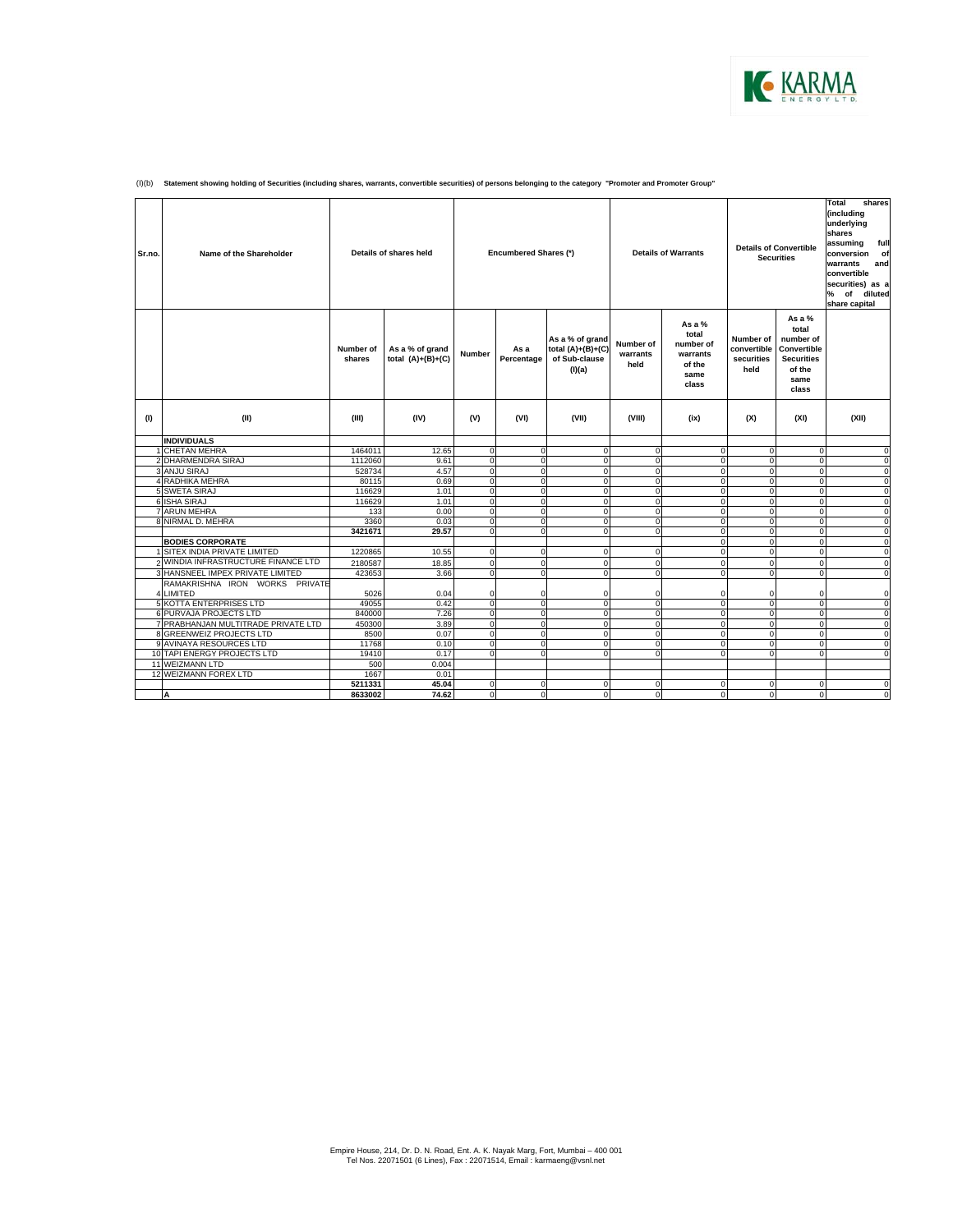

(I)(c)(i) **Statement showing holding of Securities (including shares, warrants, convertible securities) of persons belonging to the category "Public" and holding more than 1 % of the total number of shares**

| Sr.no. | Name of the Shareholder | Number of<br>shares held | Shares as a<br>Percentage of<br>total number of<br>shares {i.e.,<br><b>Grand Total</b><br>$(A)+(B)+(C)$<br>indicated in<br><b>Statement at Para</b><br>$(I)(a)$ above} | <b>Details of Warrants</b>           |                                                                       | <b>Details of Convertible</b><br><b>Securities</b> |                                                                                               | <b>Total shares</b><br>(including<br>underlying<br>shares<br>assuming full<br>conversion of<br>warrants and |  |
|--------|-------------------------|--------------------------|------------------------------------------------------------------------------------------------------------------------------------------------------------------------|--------------------------------------|-----------------------------------------------------------------------|----------------------------------------------------|-----------------------------------------------------------------------------------------------|-------------------------------------------------------------------------------------------------------------|--|
|        |                         |                          |                                                                                                                                                                        | <b>Number of</b><br>warrants<br>held | As a $%$<br>total<br>number of<br>warrants<br>of the<br>same<br>class | Number of<br>convertible<br>securities<br>held     | As a $%$<br>total<br>number of<br>Convertible<br><b>Securities</b><br>of the<br>same<br>class | convertible<br>securities) as a<br>% of diluted<br>share capital                                            |  |
|        | <b>INDIVIDUALS</b>      |                          |                                                                                                                                                                        |                                      |                                                                       |                                                    |                                                                                               |                                                                                                             |  |
|        | KANAN N SIRAJ           | 225128                   | 1.95                                                                                                                                                                   | 0.00                                 | n                                                                     |                                                    |                                                                                               |                                                                                                             |  |
|        | 2 MEGHNA PRATIK DOSHI   | 247425                   | 2.14                                                                                                                                                                   | 0.00                                 |                                                                       |                                                    |                                                                                               |                                                                                                             |  |
|        | 3 VINESH N DAVDA        | 175466                   | 1.52                                                                                                                                                                   | 0.00                                 |                                                                       |                                                    |                                                                                               |                                                                                                             |  |
|        | в                       | 648019                   | 5.61                                                                                                                                                                   | 0.00                                 | 0                                                                     |                                                    | 0                                                                                             | 0                                                                                                           |  |

<sup>(</sup>l)(c)(ii) Statement showing holding of Securities (including shares, warrants, convertible securities) of persons (together with PAC) belonging to the category "Public" and holding more than 5 % of the كompany to the chan

| Sr.no. | Name of the Shareholder | Number of<br>shares held | Shares as a<br>Percentage of<br>total number of<br>shares {i.e.,<br><b>Grand Total</b><br>$(A)+(B)+(C)$<br>indicated in<br><b>Statement at Para</b><br>$(I)(a)$ above} | <b>Details of Warrants</b>           |                                                                       | <b>Details of Convertible</b><br><b>Securities</b> |                                                                                               | <b>Total shares</b><br>(including<br>underlying<br>shares<br>assuming full<br>conversion of<br>warrants and |
|--------|-------------------------|--------------------------|------------------------------------------------------------------------------------------------------------------------------------------------------------------------|--------------------------------------|-----------------------------------------------------------------------|----------------------------------------------------|-----------------------------------------------------------------------------------------------|-------------------------------------------------------------------------------------------------------------|
|        |                         |                          |                                                                                                                                                                        | <b>Number of</b><br>warrants<br>held | As a $%$<br>total<br>number of<br>warrants<br>of the<br>same<br>class | Number of<br>convertible<br>securities<br>held     | As a $%$<br>total<br>number of<br>Convertible<br><b>Securities</b><br>of the<br>same<br>class | convertible<br>securities) as a<br>% of diluted<br>share capital                                            |
|        |                         |                          |                                                                                                                                                                        |                                      |                                                                       |                                                    |                                                                                               |                                                                                                             |
|        | N.A                     |                          | 0.00                                                                                                                                                                   | 0.00                                 | $\Omega$                                                              | $\Omega$                                           | $\Omega$                                                                                      | 0                                                                                                           |
|        |                         |                          | 0.00<br>0.00                                                                                                                                                           | 0.00<br>0.00                         |                                                                       |                                                    | $\Omega$<br>$\Omega$                                                                          | $\Omega$<br>$\Omega$                                                                                        |
|        | <b>TOTAL</b>            | ŋ                        | 0.00                                                                                                                                                                   | 0.00                                 | $\Omega$                                                              | 0                                                  | $\bf{0}$                                                                                      | 0                                                                                                           |

(I)(d) **Statement showing details of Locked -in shares**

| Sr.no. | Name of the Shareholder           | Number of<br>locked-in<br>shares | <b>Locked-in Shares</b><br>as a Percentage<br>of total number of<br>shares {i.e.,<br><b>Grand Total</b><br>$(A)+(B)+(C)$<br>indicated in<br><b>Statement at Para</b><br>$(I)(a)$ above} | Promoter /<br><b>Public</b><br>Category |
|--------|-----------------------------------|----------------------------------|-----------------------------------------------------------------------------------------------------------------------------------------------------------------------------------------|-----------------------------------------|
|        | Windia Infrastructure Finance Ltd | 367538                           | 3.18                                                                                                                                                                                    | Promoter                                |
|        |                                   |                                  |                                                                                                                                                                                         |                                         |
|        | 2 Purvaja Projects Ltd            | 367537                           | 3.18                                                                                                                                                                                    | Promoter                                |
|        | TOTAL                             | 735075                           | 6.35                                                                                                                                                                                    |                                         |